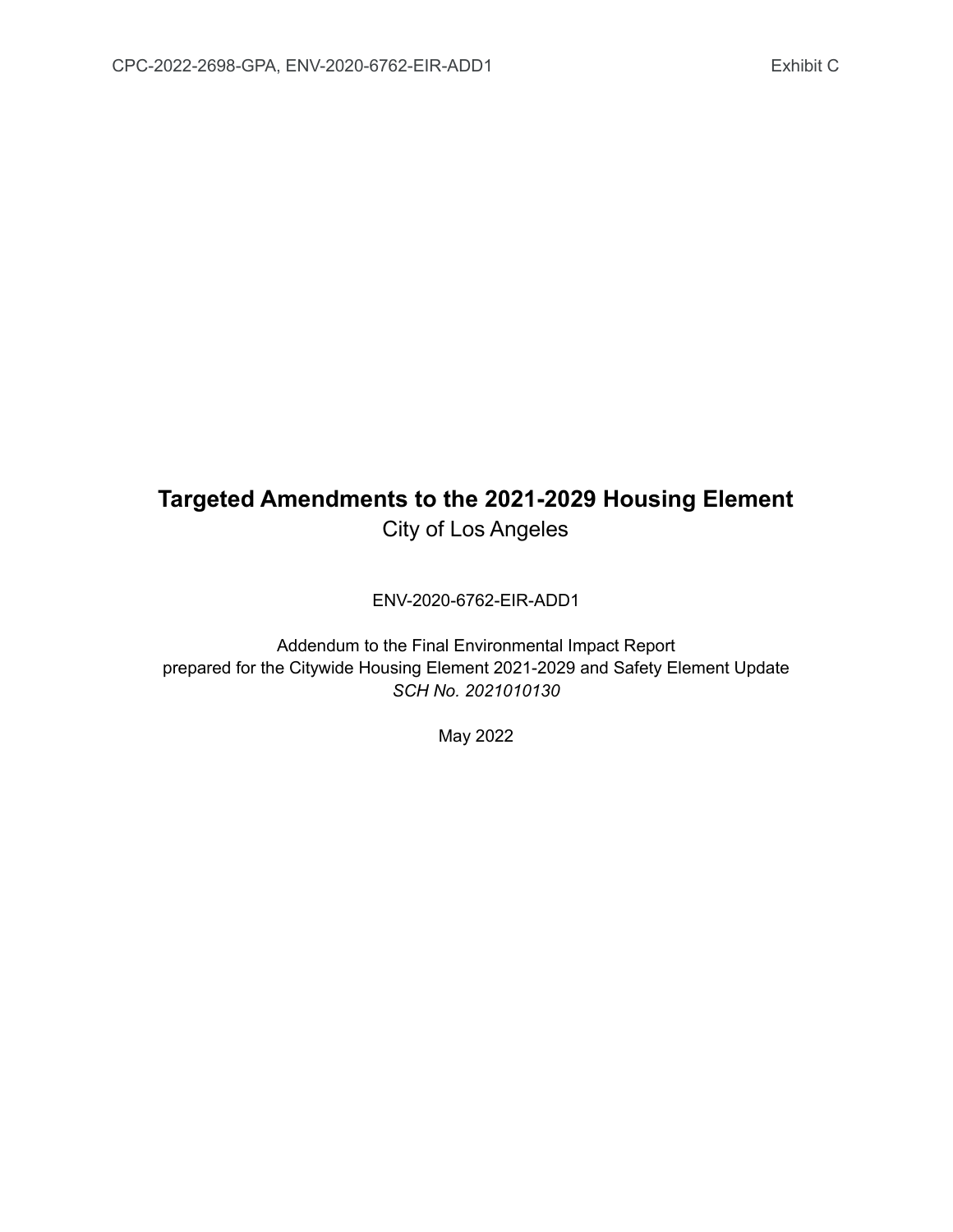# **1. INTRODUCTION**

#### **1.1 Introduction / Purpose of this Addendum**

The purpose of this this Addendum to the Environmental Impact Report (EIR) prepared for the Citywide Housing Element 2021-2029 and Safety Element Update ("Housing Element EIR") is to evaluate the environmental effects associated with the proposed targeted amendments to the Housing Element ("Proposed Project").

On November 24, 2021 the Los Angeles City Council certified the Housing Element EIR and adopted the updates to the Housing Element, Safety Element, and Health Element. The Housing Element EIR was prepared to examine the potential environmental effects of the 2021-2029 Housing Element Update, including build out of the RHNA, as well as the programs and policies that have the potential to result in physical environmental effects, and the Inventory of Sites and Rezoning Program needed to demonstrate zoned capacity needed to accommodate the City's RHNA Allocation.

As indicated in *Section 2*, the Proposed Project is a targeted amendment to the Housing Element, which includes targeted revisions to implementation programs in order to provide more detailed metrics, timeframes, and place-based strategies in lower-income areas of the city as part of the affirmatively furthering fair housing (AFFH) requirement. These AFFH amendments were identified as needed by the California Department of Housing and Community Development (HCD) in order to ensure the Housing Element's substantial compliance with state housing element laws and requirements. In addition, the project includes minor technical corrections. This includes corrections of typographical and formatting errors, including but not limited to accrediting staff, adding references to the amendment case number and adoption dates, and revisions to Appendix 4.1.

The purpose of this Addendum is therefore to evaluate the Proposed Project consistent with CEQA Guidelines Section 15164 and 15162, and determine whether the Proposed Project results in a change to the project or circumstances which will require a major revision to the Housing Element EIR due to the involvement of any new significant impacts or a substantial increase in the severity of a previously identified significant effect.

#### **1.2 CEQA Requirements**

According to Section 15164(a) of the CEQA Guidelines, "the lead agency or responsible agency shall prepare an addendum to a previously certified EIR if some changes or additions are necessary but none of the conditions described in Section 15162 calling for preparation of a subsequent EIR have occurred." Section 15164(c) states that an addendum does not need to be circulated for public review. Section 15164(d) provides that the decision-making body shall consider the addendum in conjunction with the certified EIR prior to making a decision on the project. Section 15164(e) requires documentation of the decision not to prepare a subsequent or supplemental EIR pursuant to Section 15162.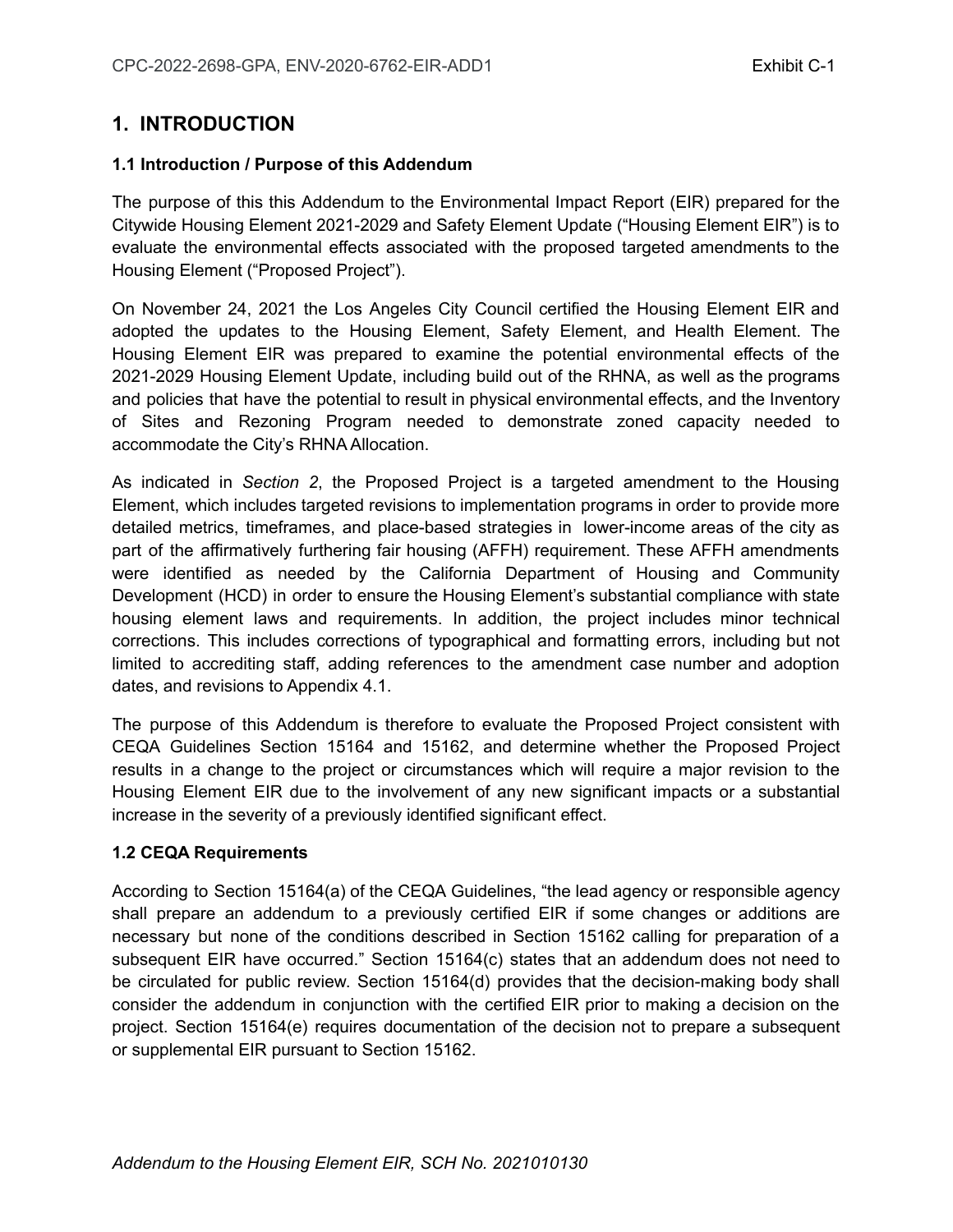Section 15162 of the CEQA Guidelines lists the conditions that would require the preparation of a subsequent EIR or negative declaration rather than an addendum. These include the following:

- 1. Substantial changes are proposed in the project which will require major revisions of the previous EIR or negative declaration due to the involvement of new significant environmental effects or a substantial increase in the severity of previously identified significant effects;
- 2. Substantial changes occur with respect to the circumstances under which the project is undertaken which will require major revisions of the previous EIR or Negative Declaration due to the involvement of new significant environmental effects or a substantial increase in the severity of previously identified significant effects; or
- 3. New information of substantial importance, which was not known and could not have been known with the exercise of reasonable diligence at the time the previous EIR was certified as complete or the Negative Declaration was adopted, shows any of the following:
	- a. The project will have one or more significant effects not discussed in the previous EIR or negative declaration;
	- b. Significant effects previously examined will be substantially more severe than shown in the previous EIR;
	- c. Mitigation measures or alternatives previously found not to be feasible would in fact be feasible, and would substantially reduce one or more significant effects of the project, but the project proponents decline to adopt the mitigation measure or alternative; or
	- d. Mitigation measures or alternatives which are considerably different from those analyzed in the previous EIR would substantially reduce one or more significant effects on the environment, but the project proponents decline to adopt the mitigation measure or alternative.

The Proposed Project has been reviewed by the City of Los Angeles in light of Sections 15162 and 15164 of the CEQA Guidelines. As the CEQA Lead Agency, the City of Los Angeles has determined, based on the analysis presented herein, that none of the conditions apply which would require preparation of a subsequent or supplemental EIR and that an Addendum to the certified Housing Element EIR is the appropriate environmental documentation under CEQA for the Proposed Project.

# **1.3 Incorporation by Reference**

The following document was used in the preparation of this Addendum, and is incorporated herein by reference, consistent with Section 15150 of the Guidelines: Citywide Housing Element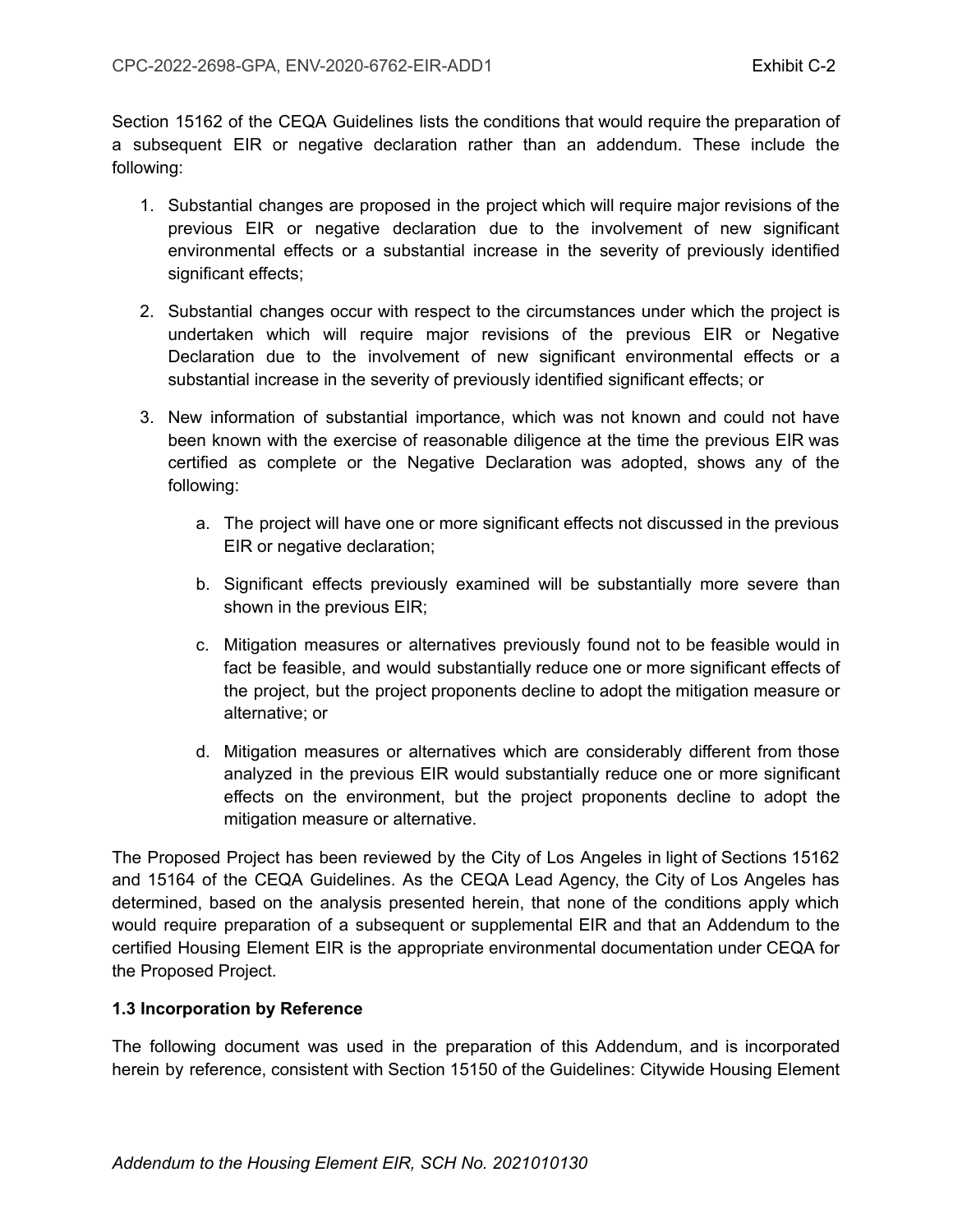2021-2029 and Safety Element Update, Final Environmental Impact Report (SCH No. 2021010130), certified November 24, 2021. Referred to herein as the Housing Element EIR.

The Housing Element EIR is available for review at the City of Los Angeles, Department of City Planning Records Management, 221 N. Figueroa Street, Room 1450 Los Angeles, and online at the following weblinks:

- Draft EIR: [https://planning.lacity.org/development-services/eir/Housing-Element\\_2021-2029\\_Updat](https://planning.lacity.org/development-services/eir/Housing-Element_2021-2029_Update_Safety-Element_Update_deir) e Safety-Element Update deir
- Final EIR:

[https://planning.lacity.org/development-services/eir/housing-element-2021-2029-update](https://planning.lacity.org/development-services/eir/housing-element-2021-2029-update-safety-element-update-0)[safety-element-update-0](https://planning.lacity.org/development-services/eir/housing-element-2021-2029-update-safety-element-update-0)

# **1.4 Summary of Effects**

*Section 3* of this Addendum includes a detailed evaluation of environmental effects associated with the Proposed Project, as they relate to impacts identified in the Housing Element EIR.

The Proposed Project consists of targeted amendments that largely would not result in a change to the project or circumstances. Inasmuch as the amendments would reflect a change to the project that was analyzed in the Housing Element EIR, the analysis shows that these changes would not result in a change to the EIR. Therefore, as analyzed in more detail below, the Proposed Project would not result in 1) substantial changes that require major revisions to the Housing Element EIR; 2) substantial changes to circumstances, related to significant effects, that require major revisions to the Housing Element EIR; 3) new information of substantial importance regarding worsened significant effects, mitigation measures or alternatives now found to be feasible; or new mitigation measures or alternatives which are considerably different from those analyzed in the Housing Element EIR. Therefore, the Proposed Project does not trigger any of the conditions that require the preparation of a Subsequent or Supplemental EIR in Sections 15162 and 15163 of the CEQA Guidelines, and therefore an Addendum to the Housing Element EIR is the appropriate document to address the Proposed Project.

# **2. DESCRIPTION OF PROPOSED PROJECT**

# **2.1 Background on the 2021-2029 Housing Element Update and the Housing Element EIR**

On November 24, 2021 the Los Angeles City Council certified the Environmental Impact Report (EIR) prepared for the Citywide Housing Element 2021-2029 and Safety Element Update, SCH No. 2021010130 ("Housing Element EIR") and adopted the updates to the Housing Element and Safety Element. Following adoption, the City submitted the 2021-2029 Housing Element Update to HCD for compliance review and certification.

On February 22, 2022, the City of Los Angeles received a letter from HCD reporting the results of its review of the City's 2021-2029 Housing Element Update. While the letter acknowledged the City's Housing Element met almost all of the statutory requirements of state housing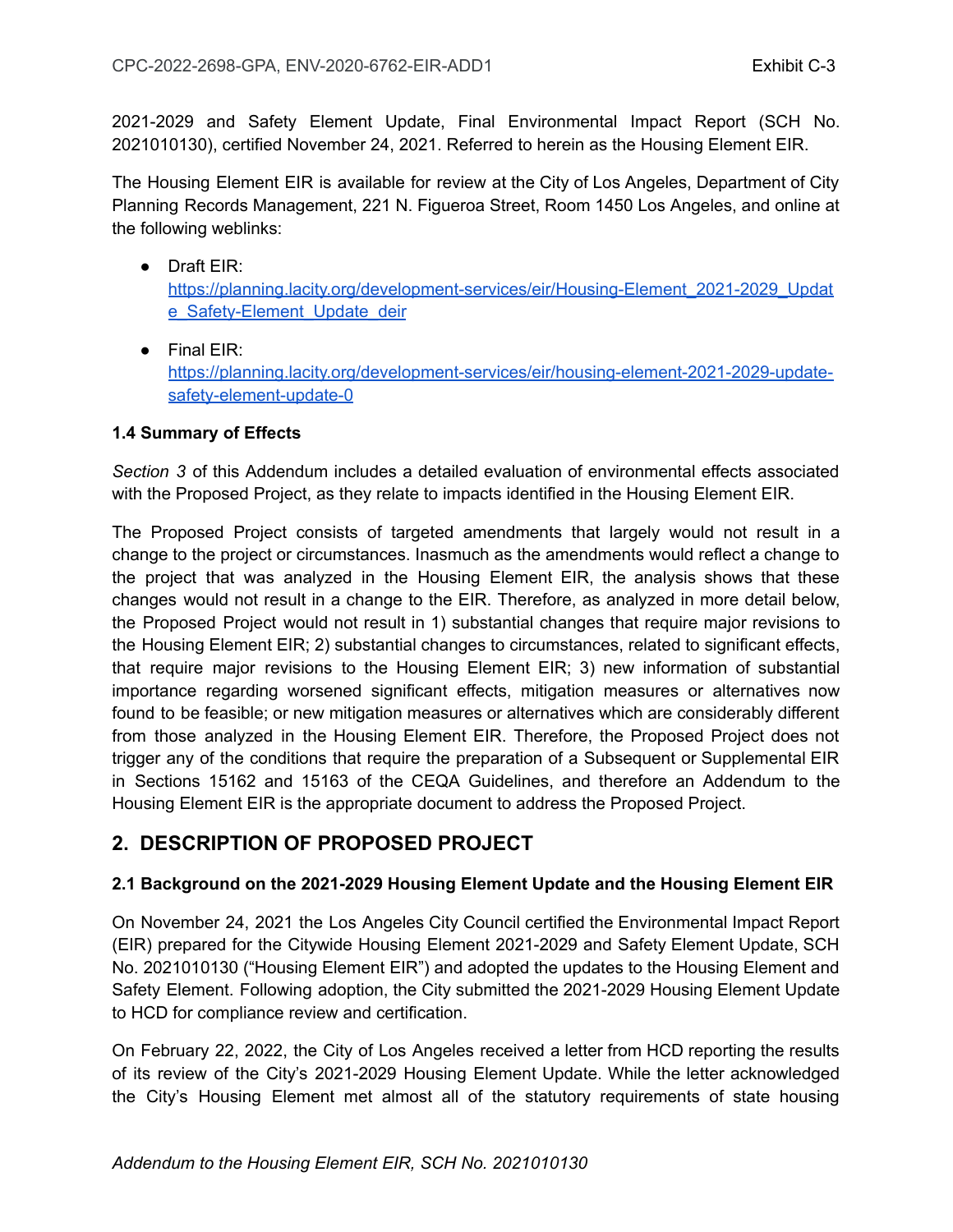element law, it directed the City to make additional revisions in order to gain a finding of substantial compliance by HCD.

In particular, the HCD letter cited two related deficiencies with regard to statutory AFFH requirements. First, housing element programs, strategies and actions designed to meet local AFFH goals must include metrics and milestones, pursuant to Government Code Section 65583(c)(10)(A). The purpose of metrics and milestones is to determine what beneficial fair housing results will be achieved during the eight-year housing element cycle and to better allow HCD to evaluate the effectiveness and progress of local implementation actions. Secondly, HCD found that the 2021-2029 Housing Element Update's AFFH programs did not sufficiently address targeting of geographic areas or neighborhoods and the need to include additional place-based strategies to encourage community revitalization.

Revisions were identified as necessary to correct these deficiencies in order for the 2021-2029 Housing Element to be fully compliant with all regulations in state housing element law.

#### Housing Element EIR

The Housing Element EIR was prepared to examine the potential environmental effects of the Safety Element and the 2021-2029 Housing Element Update, including the programs and policies that have the potential to result in physical environmental effects, and the Inventory of Sites and Rezoning Program needed to demonstrate zoned capacity needed to accommodate the City's RHNA Allocation.

Based on the analysis contained in the Housing Element EIR, the EIR found that the 2021-2029 Housing Element Update would result in unavoidable significant environmental impacts with regard to:

- Air Quality (Exceedance of Criteria Pollutants—Construction and Operations)
- Biological Resources (Special Status Species, Sensitive Habitats, Wildlife Corridors)
- Cultural Resources (Historical Resources and Archaeological Resources)
- Geology and Soils (Paleontological Resources)
- Hazards and Hazardous Materials (Hazardous Materials Near Schools and Hazardous Materials Sites)
- Noise (Construction Noise, Operation Noise, and Construction Vibration)
- Public Services (Fire Protection, Police Protection, and School Facilities)
- Recreation (Deterioration of Recreational Facilities and Construction of Recreational Facilities)
- Transportation (Freeway Queuing)
- Tribal Cultural Resources (Construction: Ground Disturbance during Construction)

#### *Addendum to the Housing Element EIR, SCH No. 2021010130*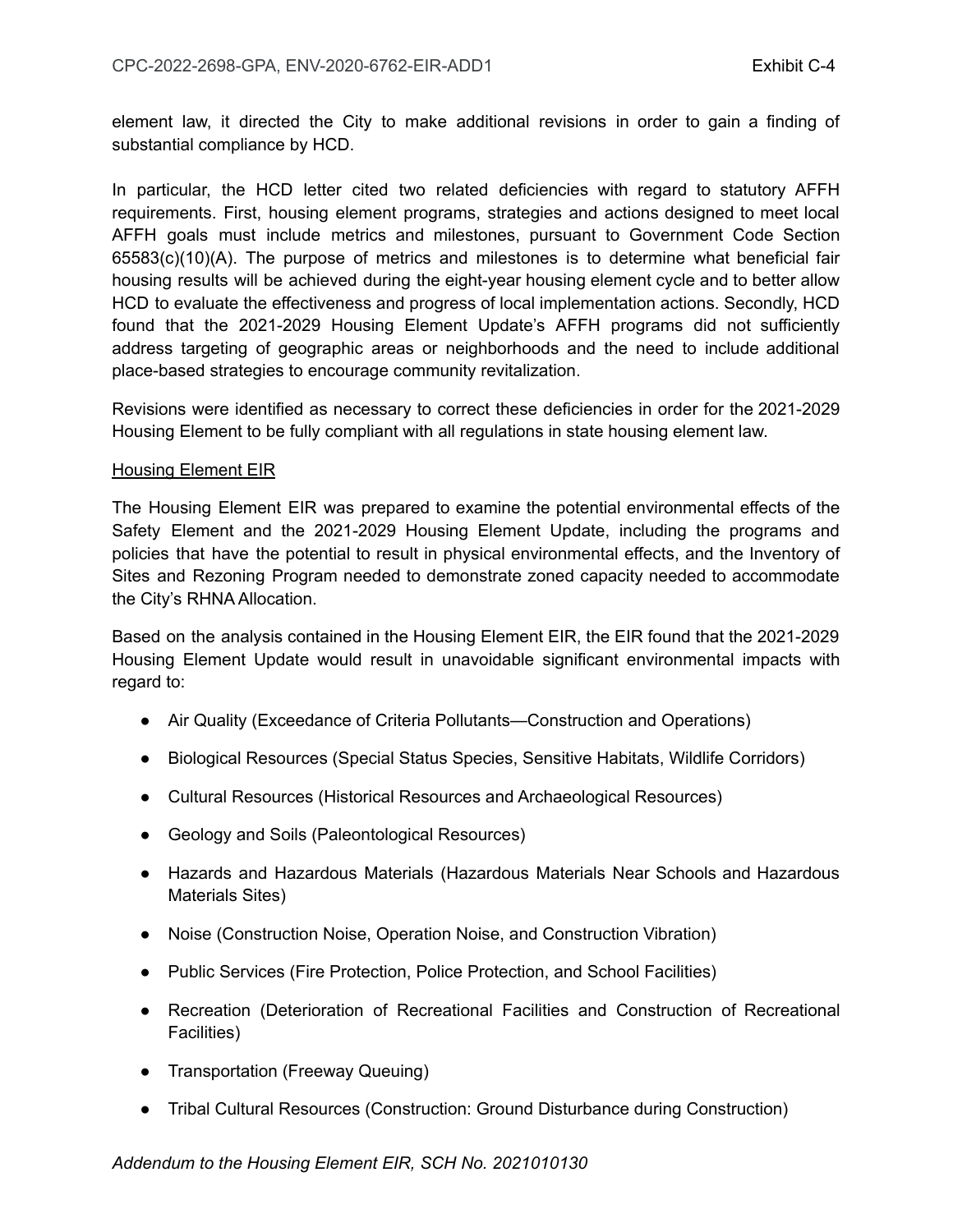● Wildfire (Impair Emergency Response Plan, Exacerbate Wildfire Risks in State Responsibility Area or VHFHSZ, Require Infrastructure that may Exacerbate Fire Risk, Expose People or Structures to Significant Risks in State Responsibility Area or VHFHSZ, and Expose People or Structures to Significant Risks Involving Wildland Fires)

The Housing Element EIR also identified the following significant impacts that were anticipated to be reduced to less than significant with identified mitigation measures:

- Air Quality: Construction-related emissions of toxic air contaminants
- Hydrology: Impeding or Redirect Flood Flows
- Transportation: Circulation Plan Consistency, Hazardous Design, Emergency Access

The Housing Element EIR considered two Project Alternatives, including 1) No Project Alternative, and 2) Redistribution of Rezoning Program. The analysis contained the Housing Element EIR found that neither of the studied alternatives would avoid any of the significant and unavoidable impacts of the 2021-2029 Housing Element Update and both would also result in a significant and unavoidable impact related to GHG, land use, and transportation (VMT) that would not occur under the 2021-2029 Housing Element Update.

# **2.2 Description of Targeted Amendments to the 2021-2029 Housing Element**

The Proposed Project consists of a General Plan Amendment to make targeted amendments to the adopted Housing Element, including the modification and addition of implementation programs in Chapter 6 to clarify metrics, milestones, actions, and strategies to affirmatively further fair housing as well as expand place-based programs to encourage community revitalization. As described in *Section 2.1* above, these revisions are identified as necessary to obtain full compliance with statutory requirements. In addition, the Proposed Project includes minor technical corrections to correct formatting and typographical errors.

# Modification and Addition of Implementation Programs

The Proposed Project includes the modification to existing implementation programs to include metrics and milestones that target significant and meaningful AFFH outcomes. These amendments include a revised and reogranized AFFH Program 124, as well as targeted edits to individual existing programs that have important AFFH components. In addition, four new implementation programs are proposed to be added to the Housing Element in order to better reflect place-based strategies.<sup>1</sup> These programs reflect activities that are part of the City's existing work programs, but had not previously been included in the Housing Element as they are not explicitly related to housing programs.

The Proposed Project's modifications to existing implementation programs are summarized as follows:

<sup>1</sup> Previously existing programs: 1, 3, 4, 6, 7, 8, 9, 10, 11, 14, 15, 18, 20, 22, 24, 26, 30, 32, 38, 41, 42, 49, 52, 56, 63, 65, 68, 81, 82, 84, 85, 86, 87, 88, 89, 90, 93, 96, 99, 102, 108, 122, 123 and 124; Newly proposed programs: 133, 134, 135 and 136.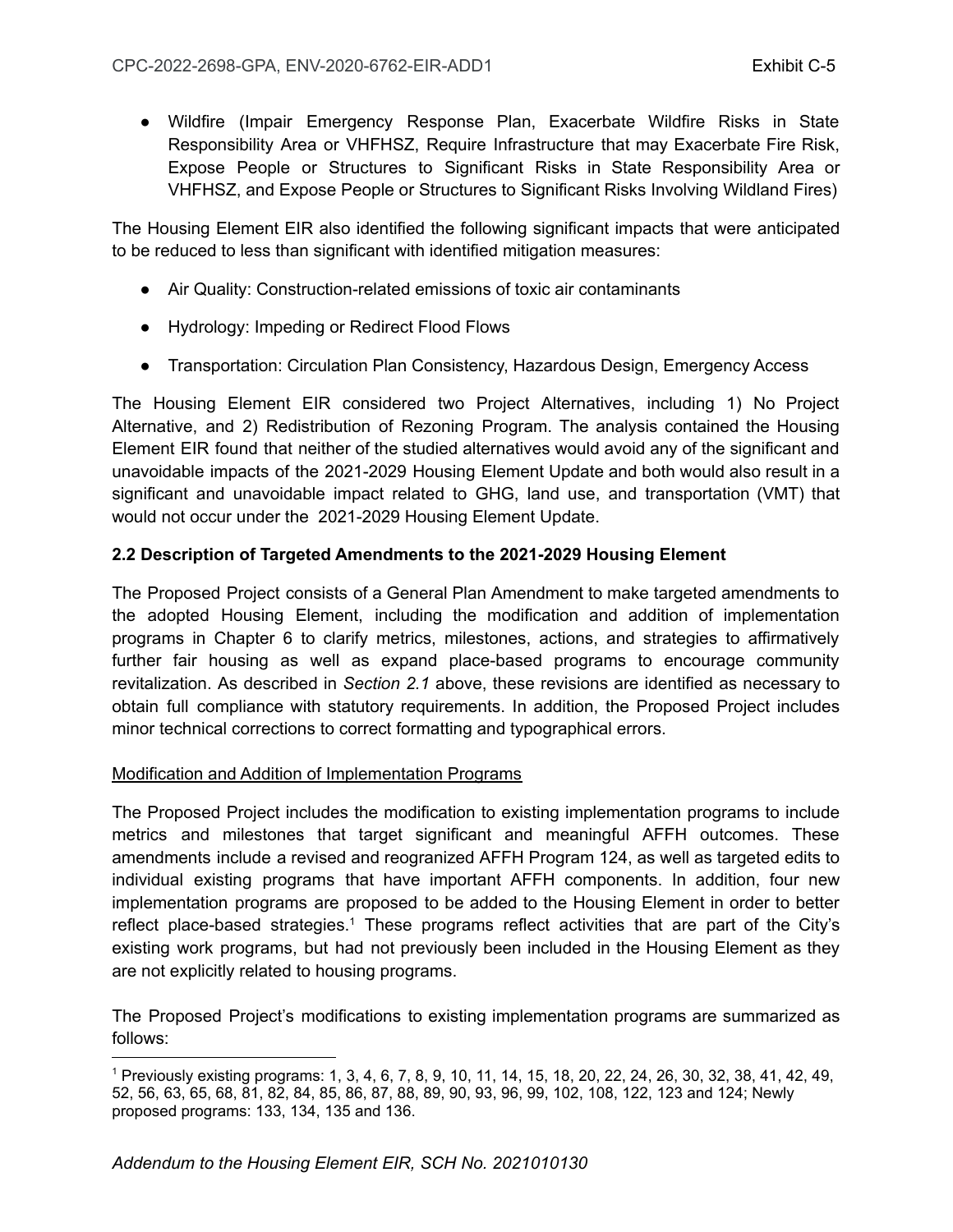- More specific commitments: Within individual programs, language around exploring or considering specific actions is revised to include more specific commitments or actions, such as drafting a code amendment or presenting a report to the City Council.
- Geographic focus: Where applicable, the geographic targets of existing implementation programs are clarified.
- Timelines: Revisions provide clearer timelines for implementation of certain programs.
- Metrics: Revisions also add reasonable and achievable AFFH metrics where applicable, which are intended to aid in ongoing evaluation of program success.
- Connection to AFFH: Revisions aim to more clearly define program objectives and the overall program description, as they relate to the principles and goals of AFFH.
- Articulating previously established metrics and targeting: For some programs, revisions incorporate previously established metrics and geographic targeting.

In addition to revising existing programs that affirmatively further fair housing, the Proposed Project would add four new implementation programs to the Housing Element to better capture existing place-based efforts that have been identified in prior planning efforts and/or implemented across City Departments, and have strong commitments to AFFH. These are all existing work programs, and the metrics associated with them have been previously established through grant requirements, council report backs, or existing department policies:

- Program 133 Mobility Improvements in Lower-Income Areas,
- Program 134 Promote Equitable Economic Development in High Poverty and High Unemployment Areas,
- Program 135 Place Based Community Revitalization Efforts, and
- Program 136 Solid Ground Program

Finally, the Proposed Project would revise the structure of Program 124, which is the Housing Element's overarching AFFH Program. The Program includes a table containing the various strategies and actions identified to affirmatively further fair housing. Within the table, thirteen broader AFFH strategies link to more than 50 individual Housing Element implementation programs, where metrics, timelines, commitments and AFFH components have been summarized. The table also links these strategies and program actions to the primary contributing factors identified in the element's assessment of fair housing as well as the four AFFH issue areas identified in state law. This revised structure does not materially change the implementation of Program 124, but is intended to better clarify how the program meets statutory requirements.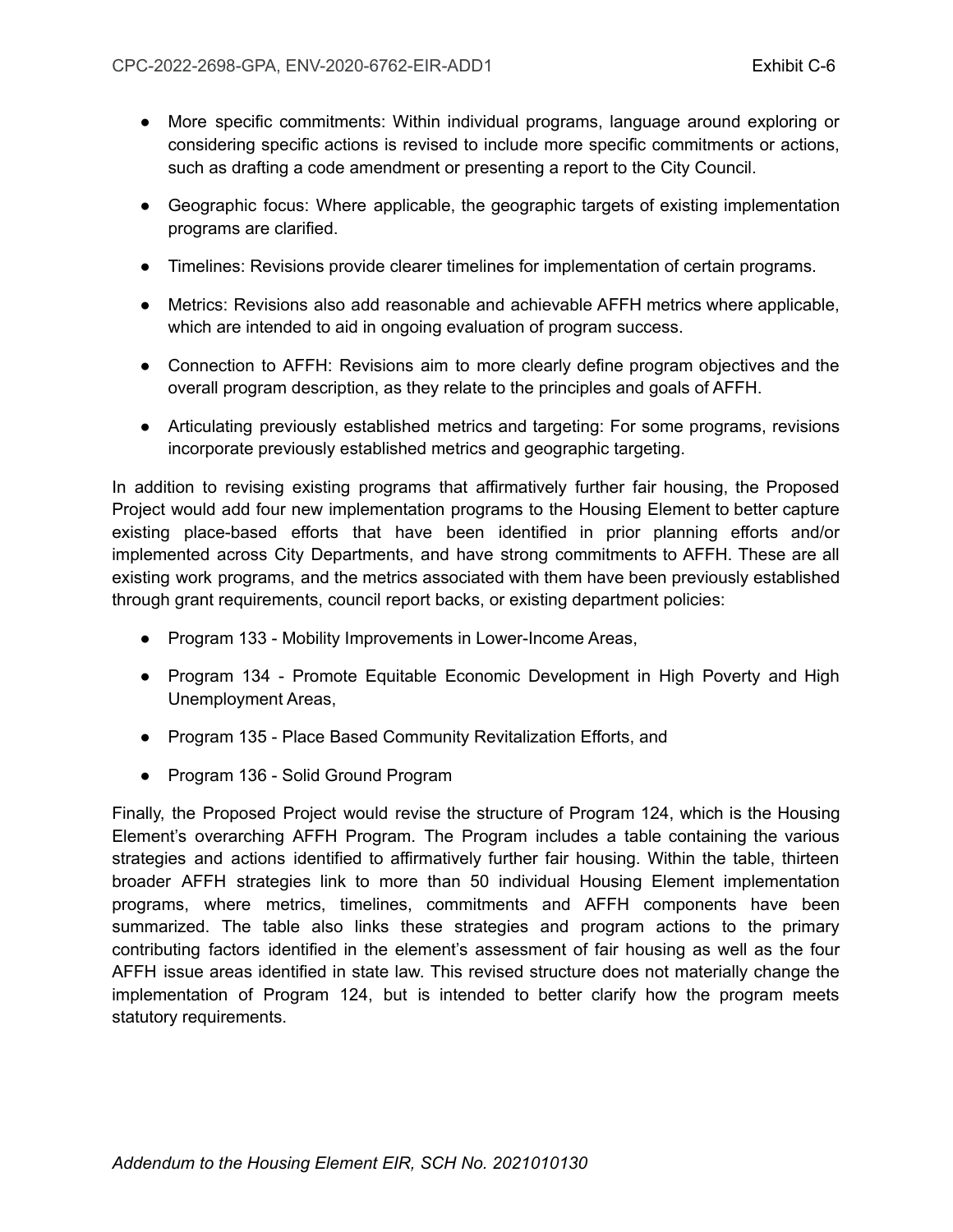### Additional Technical Corrections

In addition, the Proposed Project includes minor technical corrections. This includes corrections of typographical and formatting errors, including but not limited to accrediting staff, adding references to the amendment case number and adoption dates, and revisions to Appendix 4.1 (Inventory of Adequate Sites for Housing (Table A)). The correction appends missing data for individual sites that is intended to be provided for informational purposes only, regarding the maximum number of units that would be permitted on the site after application of a development bonus. These data were inadvertently omitted due to a formatting error, but are entirely optional, not required by the state, and provided for additional clarity. The addition of these data does not affect the substance of the plan, the sites identified in the inventory, or the overall evaluation of potential site capacity.

# **3. IMPACT ANALYSIS**

The Proposed Project consists of targeted amendments to the 2021-2029 Housing Element, the majority of which would not result in a change to the project or circumstances. Inasmuch as the addition of new programs would reflect a change to the project that was analyzed in the Housing Element EIR, these changes would not result in the need for a major revision to the EIR, as they do not result in new significant impacts or increase the severity of the significant impacts identified in the Housing Element EIR.

# Revisions Not a Change to the Project or Circumstances

The proposed targeted amendments to the adopted 2021-2029 Housing Element only affect implementation programs related to the AFFH strategy, and provide relatively minimal revisions to clarify existing programs and commitments in the Housing Element. The goals, policies, and objectives included in the adopted 2021-2029 Housing Element are not proposed to be amended or modified. The amended programs are supported by the existing goals, policies, and objectives in the 2021-2029 Housing Element, and are intended to provide the necessary tools to implement and carry out the vision established by those goals, policies, and objectives. The changes to the programs are all fully within the scope of the existing programs (with the exception of the four new programs discussed below) and do not change the programs. The proposed amendments do not result in a substantive change to the adopted 2021-2029 Housing Element. The Housing Element EIR fully analyzed the environmental impacts that could occur as a result of the implementation of the 2021-2029 Housing Element.

# Revisions Do Not Result in New Significant Impacts or Increase the Severity of Previously Identified Significant Impacts in the Housing Element EIR

Inasmuch as the program revisions could be considered a change to the project, for example, the creation of new implementation programs to describe place-based strategies, these revisions would not result in a change to the Housing Element EIR, and would not have new or different impacts than those previously identified and analyzed in the EIR.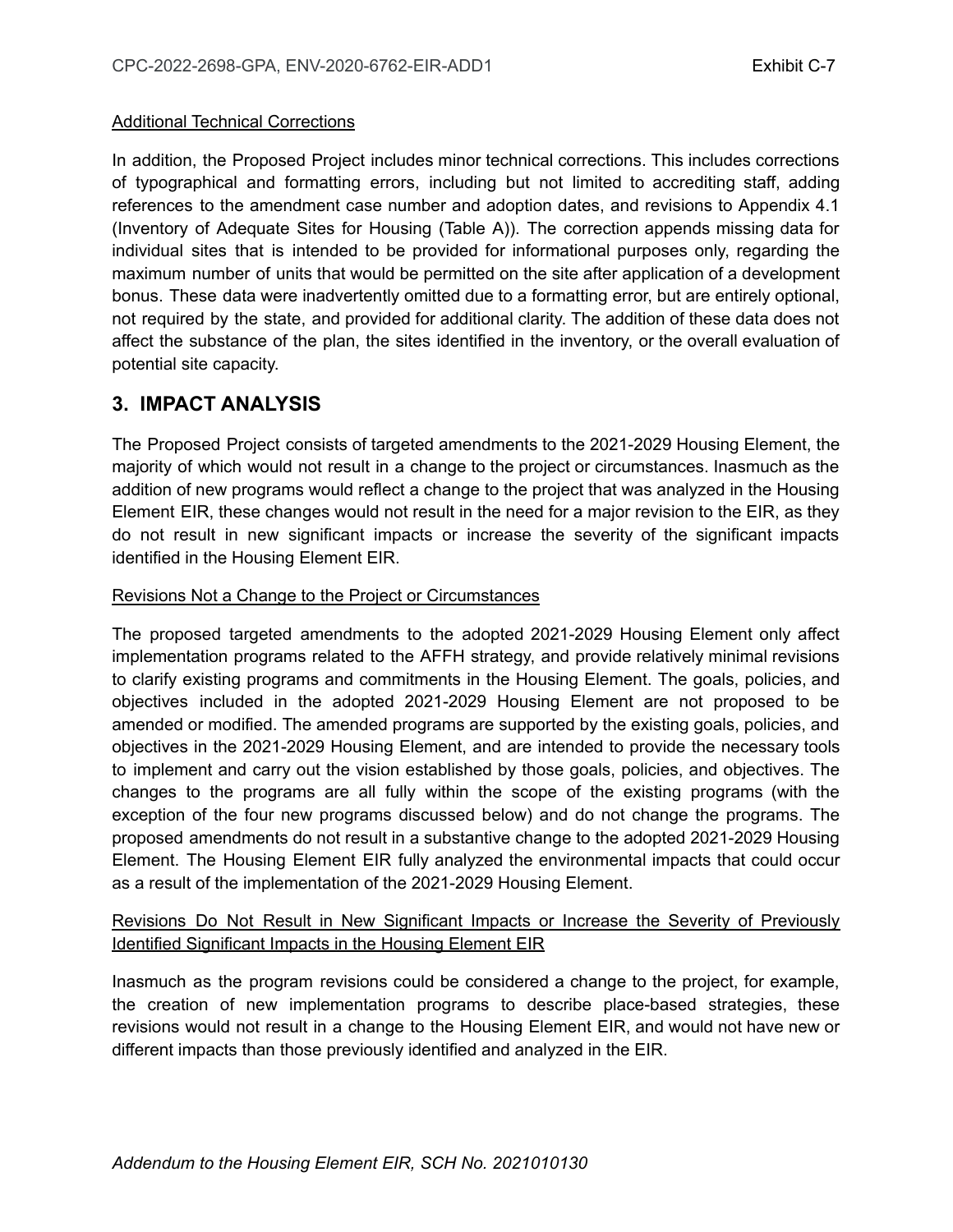As discussed in *Section 2.2*, these new programs are intended to capture existing place-based efforts that have been identified in prior planning efforts and/or implemented across City Departments. These are all existing work programs, and the metrics and commitments associated with them have been previously established through grant requirements, council report backs, or existing department policies. In particular:

Program 133, Mobility Improvements in Lower-Income Areas, incorporates existing programs and work efforts that are previously identified in the City's Mobility Plan and are implemented by the Los Angeles Department of Transportation (LADOT). This includes mobility and transportation investment programs such as Vision Zero, Great Streets, Safe Routes to Schools, and Mobility Equity Zones, which aim to provide active transportation and street improvement programs (e.g., construction of bike lanes), micro-mobility programs (e.g., dockless scooters), and provide greater access to transportation services through fare subsidies.

Program 134, Promote Equitable Economic Development in High Poverty and High Unemployment Areas, incorporates existing programs and work efforts that are implemented by the Economic and Workforce Development Department (EWDD). These programs primarily consist of grants and loans to small businesses or social services such as jobs skills training and mentoring, although they do include funding for small-scale physical improvements to existing small businesses (e.g., facade improvements).

Program 135, Place Based Community Revitalization Efforts, is a comprehensive program which summarizes a wide range of existing, ongoing place-based efforts across multiple City Departments and Agencies. This includes, for example, participatory budgeting programming, existing efforts to allocate funding to improve parks and amenities through Measure A funds (approved by LA County voters in November 2016), and a variety of resilience and climate adaptation efforts identified in the Safety Element. As noted in *Section 2.1* above, the Safety Element Update was analyzed in the Housing Element EIR.

Program 136, Solid Ground Program, incorporates existing social services programming implemented by the Community Investment for Families Department (CIFD), as they relate to homelessness prevention. This primarily involves financial assistance and wraparound services for families at risk of experiencing homelessness.

Many of the programs or components of these new programs address socio-economic conditions (such as workforce development programs), and would not entail any physical or environmental impacts, or would involve continuation of existing uses (such as services to families at risk of homelessness).

For the components of these programs that could entail physical or environmental impacts (e.g., construction of bike lanes), they would either be subject to an exemption (e.g., PRC Section 21080.25, and CEQA Guidelines Section 15301(c) for transit or bicycle improvements or minor changes to existing facilities), or the physical impacts would not differ from the type of infill